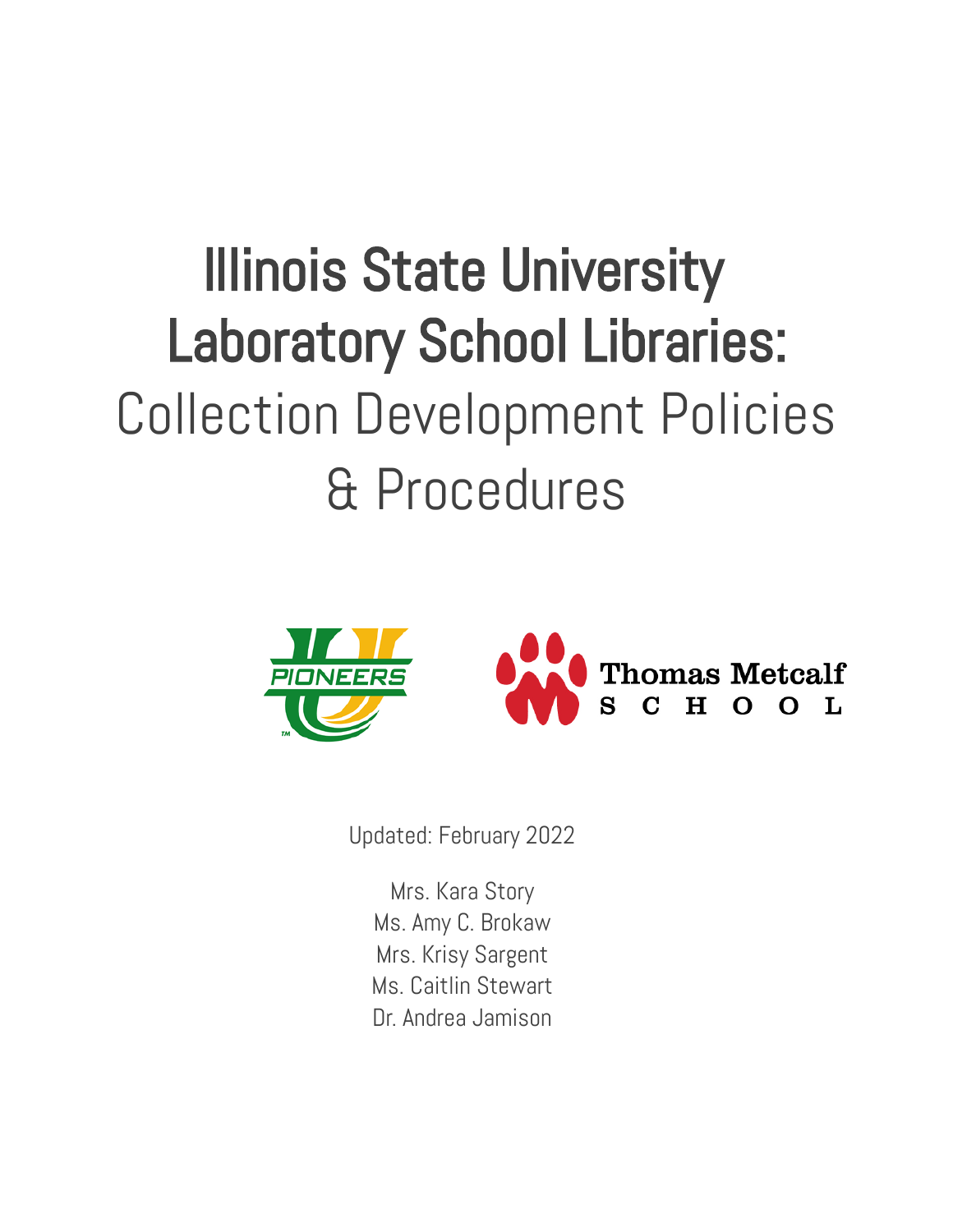## I. Philosophy

- Mission Statement of the Illinois State University Lab School Libraries:
	- ISU Lab School Libraries strive to meet the academic, recreational, and social-emotional needs of their students, school communities, and the ISU university community at large by providing access to quality information and literature from diverse resources. We aim to advance student learning and success, cultivate the creation of new knowledge, steward all cultural heritages through curating inclusive collections, and deliver expertise. Our collections, spaces, and technologies are accessible in safe, vibrant, and comfortable learning spaces which foster lifelong learning through creativity and encouragement.

## II. Selection

- Responsibility
	- The responsibility for the selection of instructional materials is delegated to the professionally trained personnel employed in the library by the school system. The relevant ISU Lab School Librarian assumes final responsibility for the selection of materials. Materials shall be chosen by the relevant ISU Lab School Librarian alone and in cooperation with faculty, staff, and students.
- Scope and Definition
	- ISU Lab School Libraries make readily available for inspection, evaluation and use educational materials of the highest quality produced for the use of the following patrons:
		- Thomas Metcalf School: PreK-8th grade students, faculty and staff
		- University High School: 9th-12th grade students, faculty and staff
		- Illinois State University Faculty/Staff
		- Illinois State University Students
	- $\circ$  Priority is given to print materials, online library platforms, and databases which directly support curriculum and recreational reading by preparing students, and the larger Illinois State University campus, to meet requirements of coursework as well as exposure to diverse literature in a variety of formats.
- Criteria for Selection Materials selected for inclusion in the collection of the ISU Lab School Libraries shall satisfy the following:
	- Materials shall be chosen to enrich and support the curriculum and the educational, emotional, and recreational needs of the users.
	- Materials shall meet high standards of literary merit in: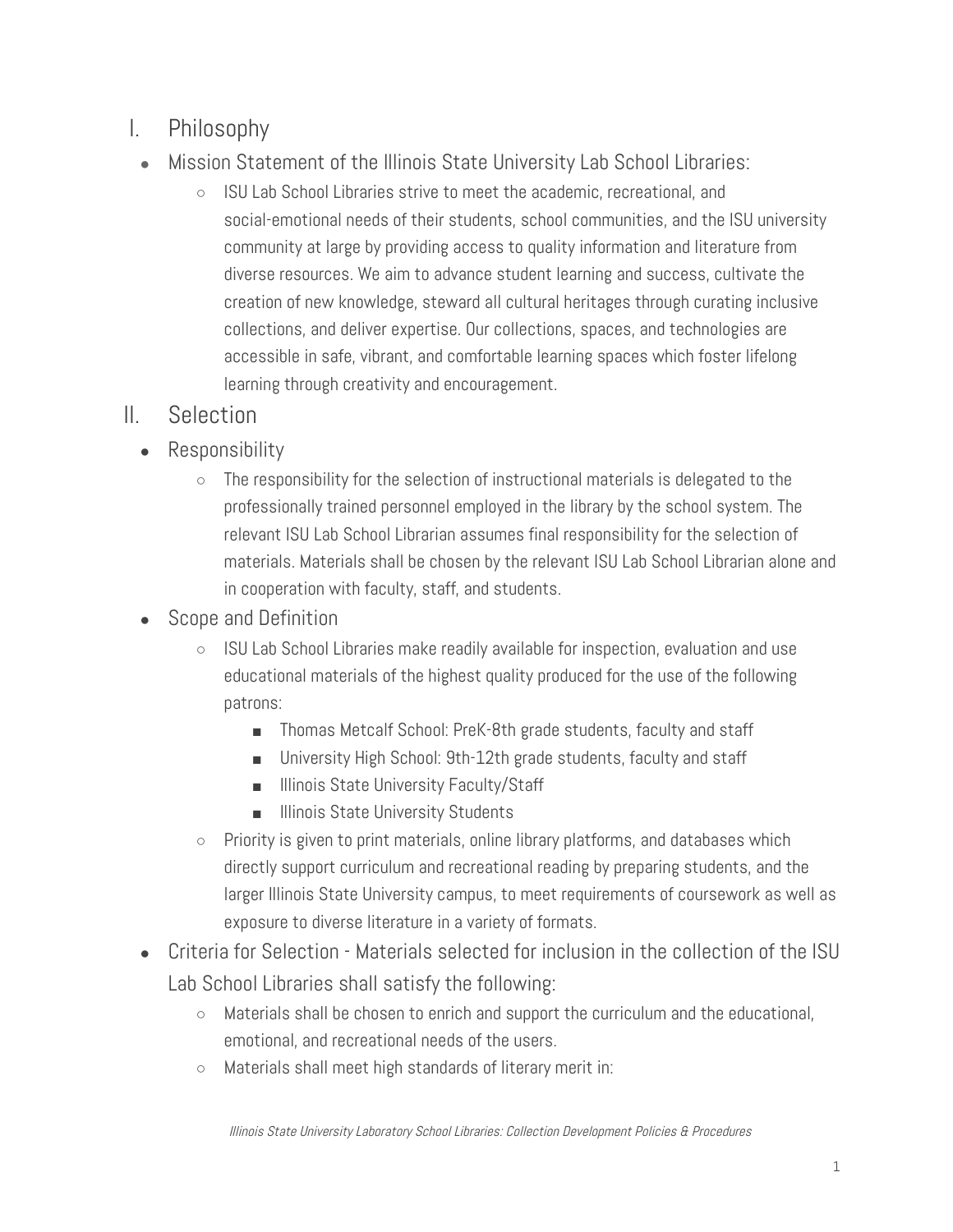- Diversity: Emphasis is placed on collecting resources which accurately and respectively represent diversity in culture, ethnicity, race, religion, gender, sexual orientation, ability, citizenship status, country of origin and more. It is crucial resources reflect the diversity of experiences within a given identity and represent intersectional identities.
- **Accuracy:** Materials, both informational and fictional, should be free of bias and misrepresentation, and, when appropriate, contain factually accurate content with a distinction made between facts and opinions. Occasionally, materials may be selected or retained towards the opposite effect to help pre-service teachers learn to investigate and critically examine resources.
- Currency of information, usefulness, and/or utility: Except in unique circumstances, materials selected will have been published within the last five years and reflect the best practices for both curriculum and instruction as well as reading for pleasure.
- **Authority:** Publishers, authors, illustrators, and other creators ought to be evaluated to ensure the selected materials are of an appropriate level of quality and academic rigor. In some cases, the ability of relevant creators to produce an authoritative resource may be deduced based on credentials, recognition, or accolades. It also might be determined based on whether the author has insider experience, expertise, or perspective on a given subject matter.
- Ease of use for patrons of a variety of ages. Materials shall be appropriate for the subject area and for the age, emotional development, ability level, learning styles, and social development of relevant ISU Lab School students. The materials in the collection may portray more mature or sensitive content that is relevant to an older audience. There is not always a clear division between books intended for middle level and high school level readers or upper level high school and adult readers. The selector will base selection decisions for these materials off of review sources and trusted industry professionals.
- Materials shall support national and Illinois State Standards and the curricular needs of the ISU Lab Schools to encourage creative lesson planning strategies and innovative instructional uses within the classroom setting.
- Materials shall represent differing viewpoints of controversial issues so users may be motivated to engage in critical analysis of such issues, to explore their own beliefs, attitudes, and behavior, and make intelligent judgments in their everyday lives.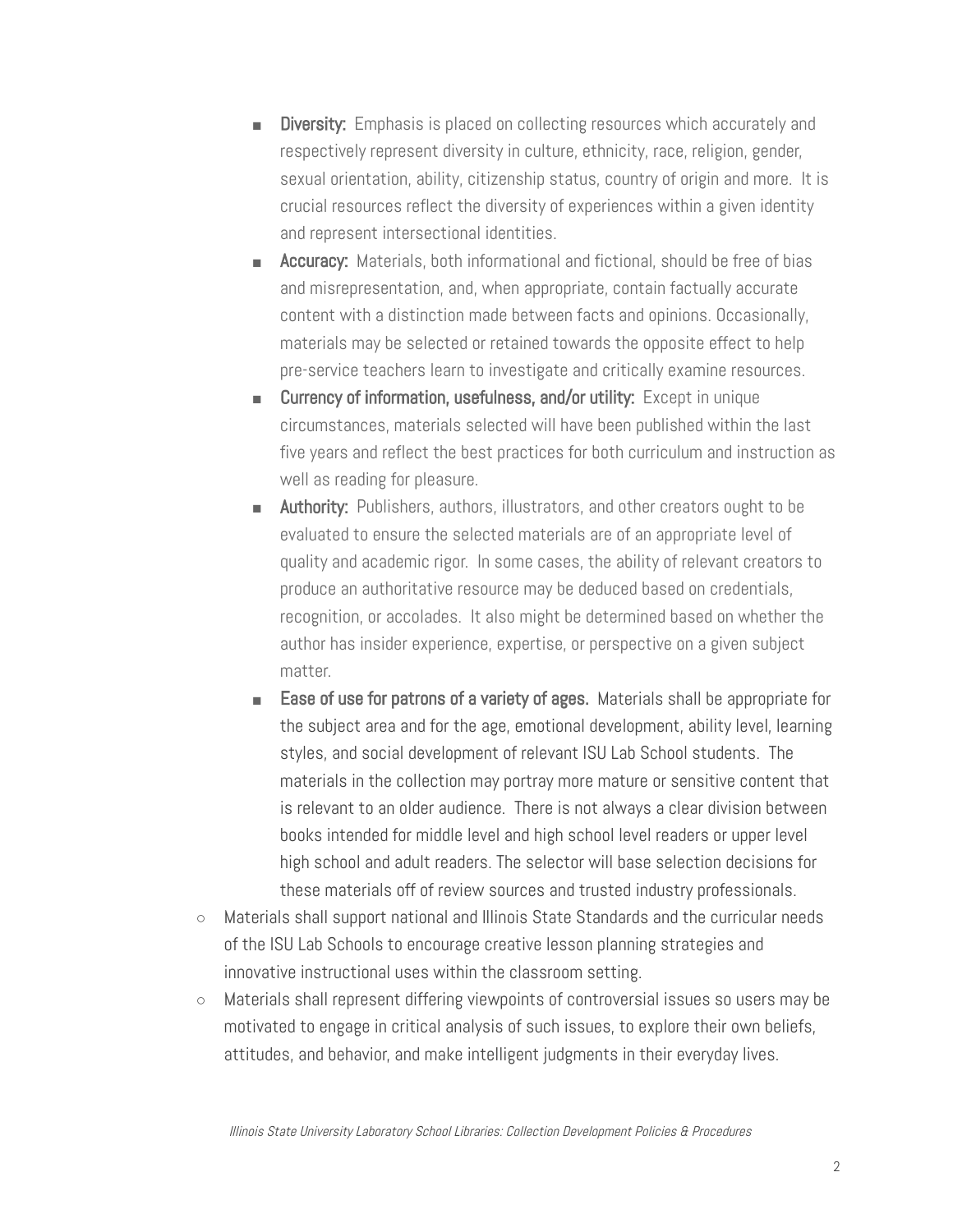- **Selection Tools** 
	- The following professional resources are available to assist the ISU Lab School Librarians in the selection process; however, selection is not limited to the use of these tools:
		- Booklist
		- School Library Journal
		- Novelist
		- Goodreads
		- School Library Monthly
- Professional Collection
	- In order to serve the needs of the ISU Lab School faculty and staff and other members of the University community, ISU Lab School Libraries maintain a small professional collection of materials relating to the fields of education and library science.
	- The ISU School Librarian selects journals and magazines appropriate for curricular and recreational interest and use to ISU Lab School educators, administrators, students, and Librarians.
	- ISU Lab School faculty also have access to the comprehensive collections of Milner Library ( [http://library.illinoisstate.edu](http://library.illinoisstate.edu/))
- **Online Information Policy** 
	- ISU Lab School community users should adhere to the terms and conditions outlined in the Technology Acceptable Use Policy Agreement of the relevant ISU Lab School..
- Non-print Materials Policy (Databases)
	- The ISU Lab School Libraries provide non-print materials and services for the following purposes:
		- to implement, enrich, and support the curriculum of the ISU Lab Schools
		- to meet the individual, educational, emotional, and recreational needs of ISU Lab School and ISU students, faculty and staff.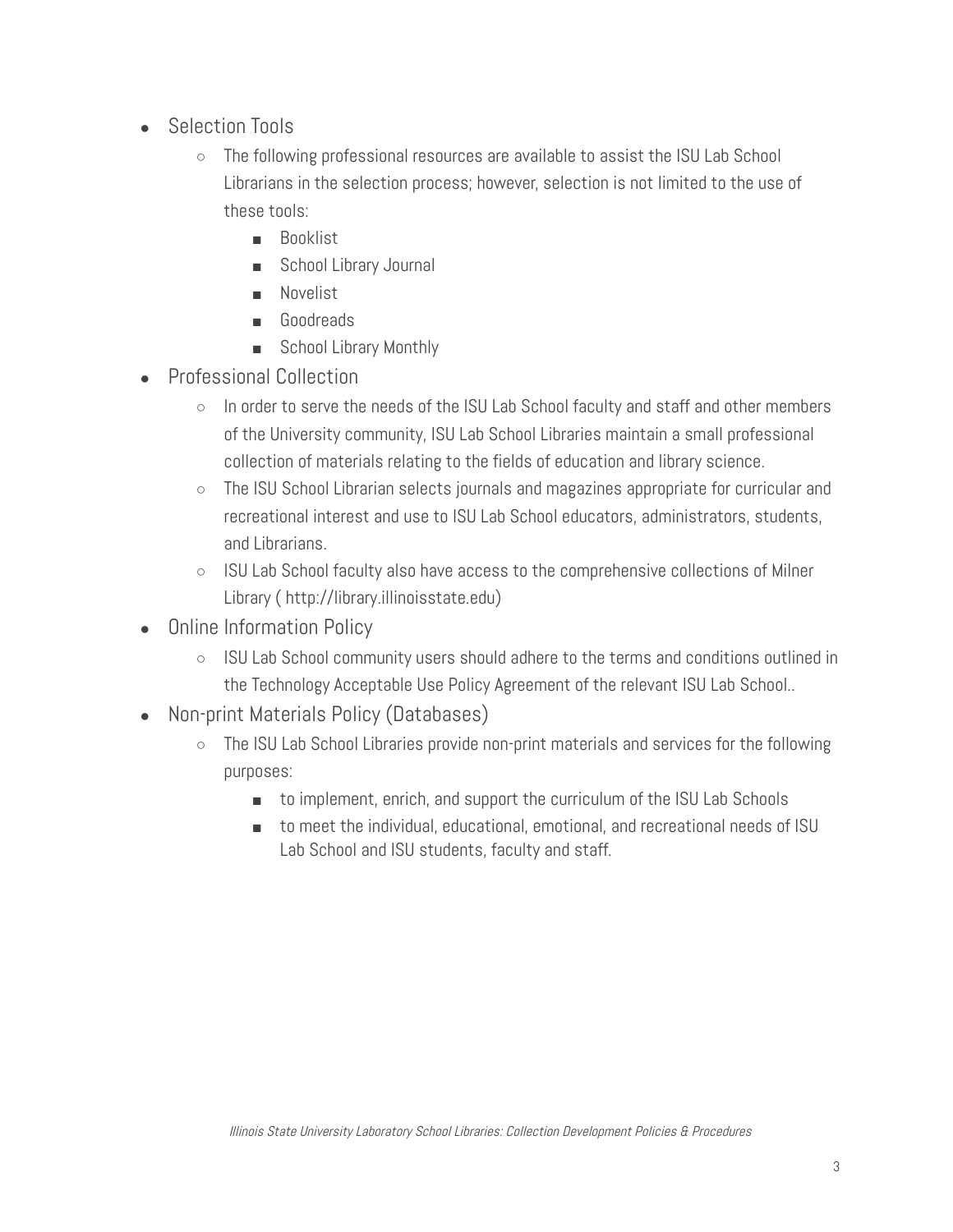## III. Gifts

- The ISU Lab School Libraries welcome gift materials. These materials shall be subject to the same criteria as those obtained through the regular selection process. Materials not chosen for inclusion in the ISU Lab School Library collections shall be offered to faculty for classroom library usage or recycled.
- IV. Weeding
	- Purpose
		- The ISU Lab School Library recognizes the importance of maintaining a collection of current, appropriate, and useful materials. Therefore, a periodic evaluation of the collection will be performed in order to remove or replace materials which are no longer useful. The following guidelines have been developed to aid in the weeding process; however, the final decision concerning the removal or replacement of material rests with the ISU Lab School Librarians.
	- **Guidelines** 
		- **○** Weeding by Appearance
			- Worn-out volumes: dirty, brittle, yellow pages; missing pages; tattered covers; etc.
			- Badly bound volumes: soft, pulpy paper and/or shoddy binding
			- Badly printed works
			- Books of antiquated appearance which might discourage use
			- Audio-visual materials with missing or broken pieces
		- **○** Weeding of Superfluous or Duplicate Volumes
			- Unneeded duplicate titles
			- Older editions
			- Highly specialized books (when library holds more general or up-to-date volumes on the same subject)
			- Books on subjects of little interest to the local community
			- Books which no longer relate to the curriculum (if specialized)
		- **○** Weeding Based on Poor Content
			- Information is dated
			- Information is inaccurate
			- Stereotypes are present
			- Book is poorly written
		- **○** Weeding According to Use
			- Nonfiction: Book has not been checked out within last 10 years
			- Fiction: Book has not been checked out within last 5 years (classics excluded)

Illinois State University Laboratory School Libraries: Collection Development Policies & Procedures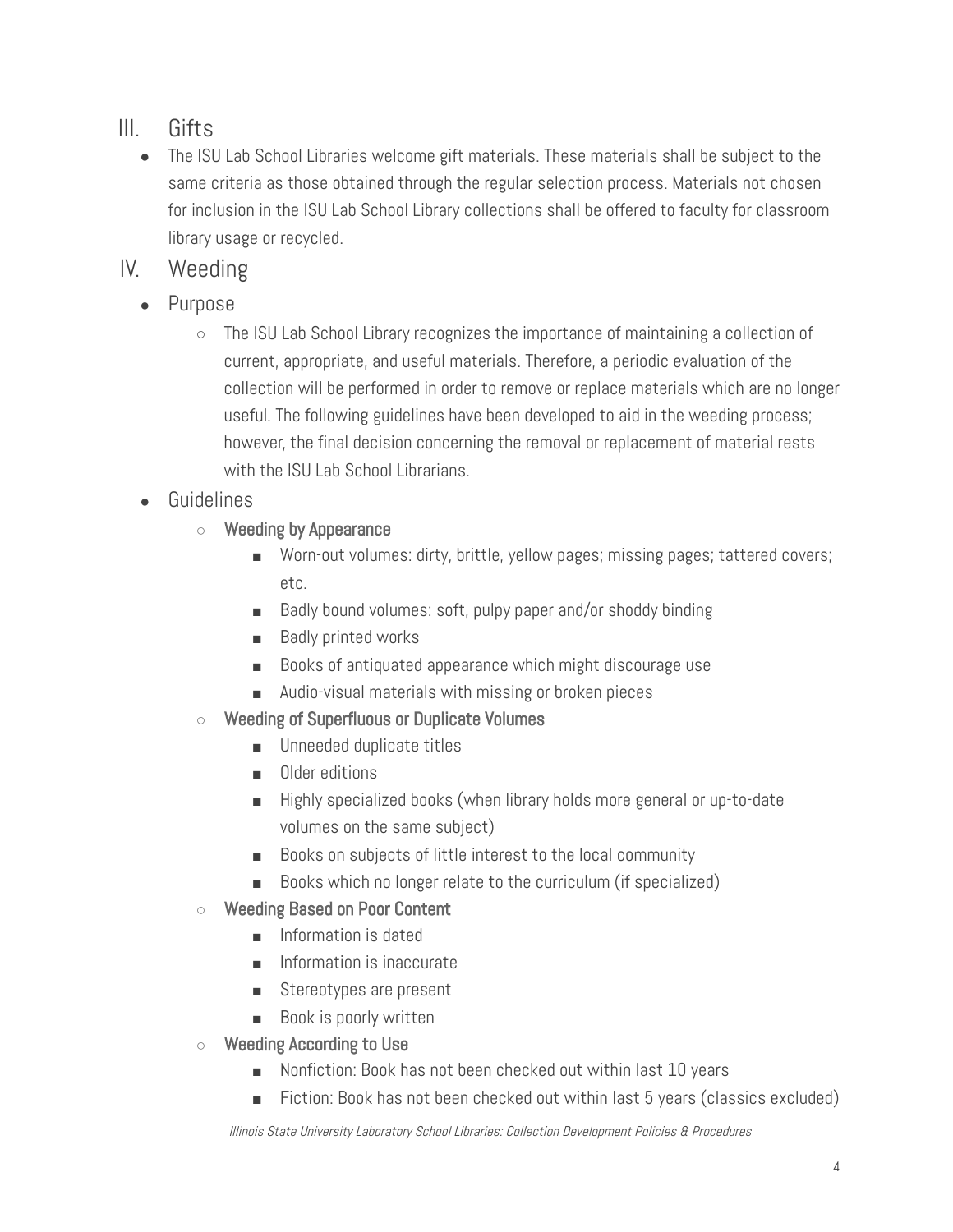- **○** Categories of Books which may be quickly outdated:
	- 000s: computer
	- 100s: psychology (especially popular literature)
	- 300s: college & career materials
	- 400s: grammars with dated examples and/or illustrations
	- 500s: astronomy, chemistry, physics, biology
	- 600s: electronics, engineering, health, technology
	- 900s: popular biographies
	- Mistakes in selection/acquisition
- **○** Categories of Books which are not quickly outdated:
	- dictionaries
	- biographical sources
	- literary criticism
	- **classics of literature**
	- world languages literature
	- art books
	- local history/geography
	- books providing general principles of a subject or discipline
- V. Reconsideration of Materials/Challenge Process
	- Statement of Policy
		- The ISU Lab School Libraries subscribe in principle to the philosophy expressed in the American Library Association's Library Bill of Rights and its supporting documents and the American Association of School Librarians' School Library Bill of Rights for School Library Media Programs.
		- The ISU Lab School Libraries also recognize materials selected may occasionally be challenged or questioned, despite the care taken in selecting them. A procedure for processing and responding to criticism of approved material has been established and shall be followed. This procedure shall include a formal signed statement of concern of standard format and an appointed committee to reevaluate the material in question. In the case of concerns, the item in question will be reevaluated based on the selection criteria within the ISU Lab School collection development policy.
		- This reconsideration policy will be reviewed by the ISU Lab School Librarians every five years to ensure it is appropriately aligned with ALA.
	- **Procedure for Handling Challenged or Questioned Books and Materials**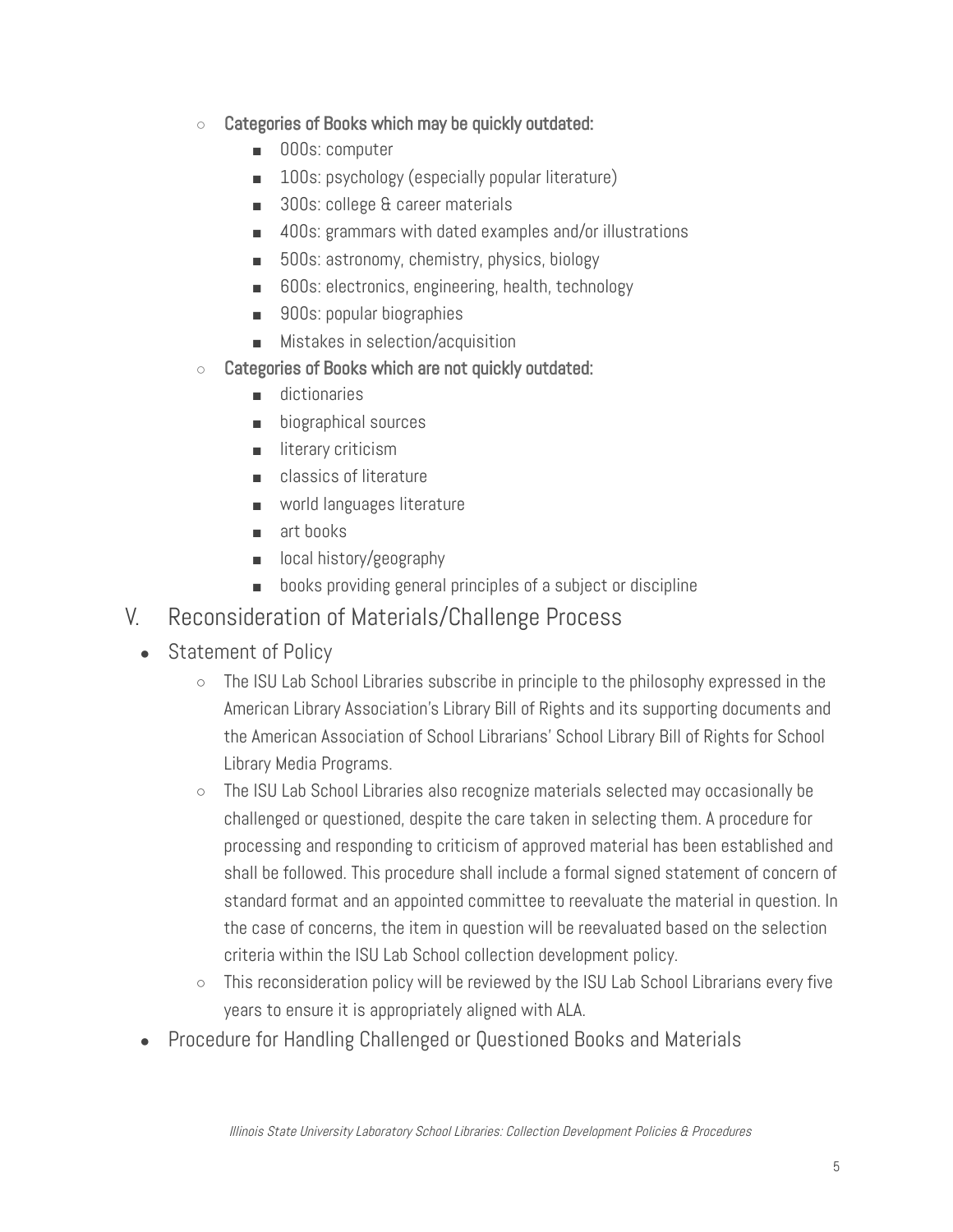- Upon receiving a concern, the ISU Lab School Librarian relevant to the concern shall hold a conference with the patron making the request. An ISU Lab School Administrator at the relevant school shall be notified and may be present at the conference.
- If the problem cannot be resolved in the conference, the patron will be given the opportunity to fill out a "reconsideration of materials" form. A separate form is required for each concern and will only address the concern at the school in which the concern originated. (see form: [Appendix A](https://docs.google.com/document/d/1p7CvUDWcPSgZcP_Z8eQ0pJodp7K0hebL3-jU4mNxZVc/edit?usp=sharing))
- The patron will return the completed form in its entirety to the relevant ISU Lab School Librarian, who will forward a copy to the ISU Lab School Principal of the relevant school and the Superintendent of the ISU Lab Schools.
- The ISU Lab School Principal of the relevant ISU Lab School and the Superintendent of the ISU Lab Schools will appoint a committee to review the formal reconsideration request. This committee shall be comprised of:
	- ISU Lab School Librarian
	- ISU Lab School Administrator
	- Dean of the University Libraries (or designee)
	- Two Faculty Associates from the relevant ISU Lab School by grade level and/or content area
	- One CAC parent member from the relevant lab school
	- Faculty Member from the College of Ed
- No materials shall be removed from use until the assembled committee has made a final decision.
- The committee shall take the following steps to address the concern:
	- Examine the material requested for reconsideration
	- Check general acceptance of the materials by reading reviews.
	- Weigh values and faults against each other and form opinions based on the materials as a whole.
	- Assess the material's inclusion in the relevant lab school library based on the collection development policy.
	- Meet to discuss material and vote on the majority outcome.
	- Prepare a report for the Superintendent of the ISU Lab Schools outlining the committee's decision and justification (see form: [Appendix B](https://docs.google.com/document/d/1CmLbqVycqbm77OQGRo-gXkz8MiHZPlbZROO8G9Mbdrs/edit?usp=sharing)).
- The ISU Lab School Principal of the relevant ISU Lab School, or designee, will contact the concerned patron regarding the committee's decision.
- The committee decision may be appealed via written notice to the Superintendent of the ISU Lab Schools within one week of notification of the decision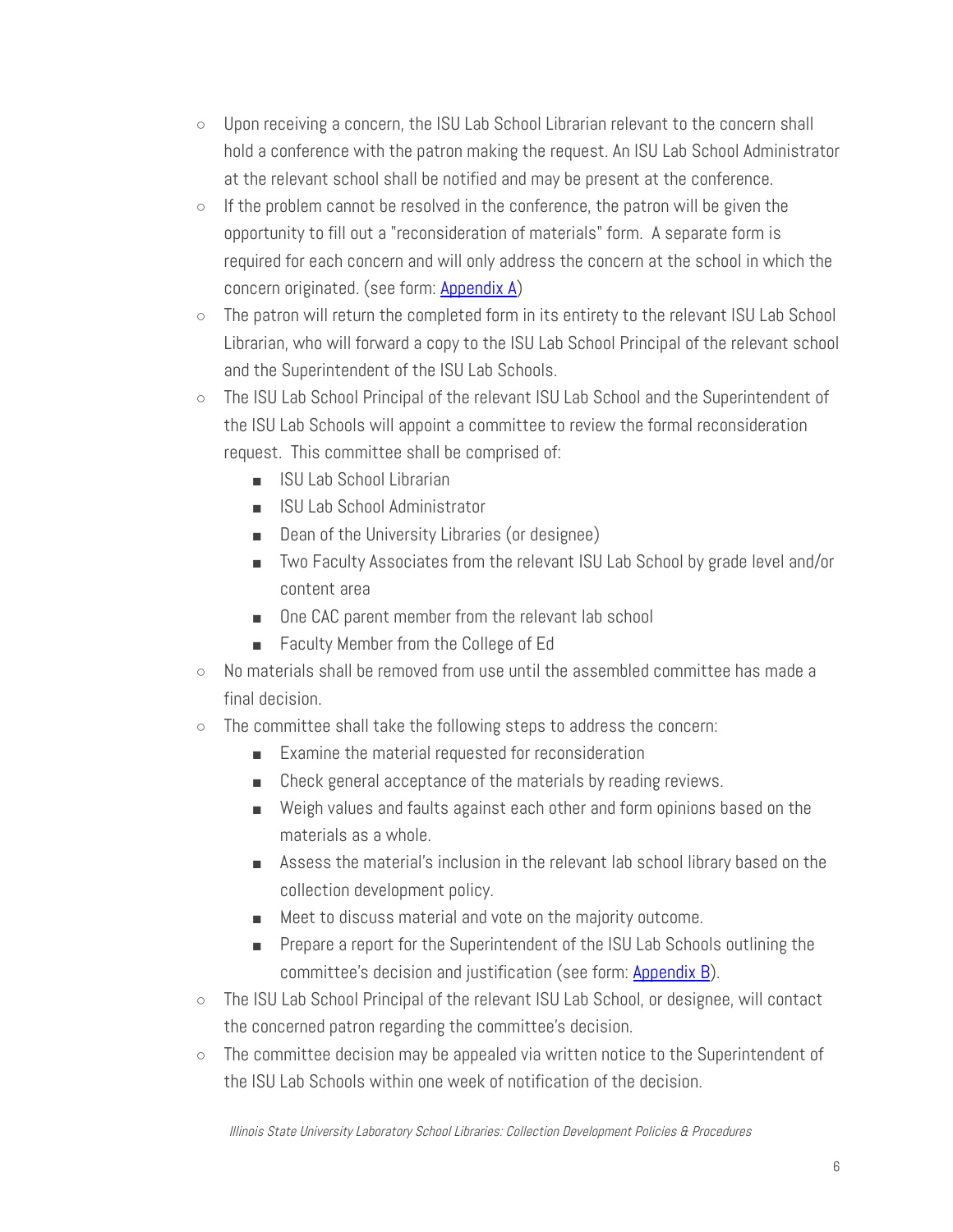- The Superintendent of the ISU Lab Schools will provide a final decision within two weeks of receipt of the appeal.
- The outcome decided by the committee will remain valid for five years; if an additional reconsideration form is completed on the same title, the concerned individual will be directed to the relevant library website where reconsideration decisions are listed.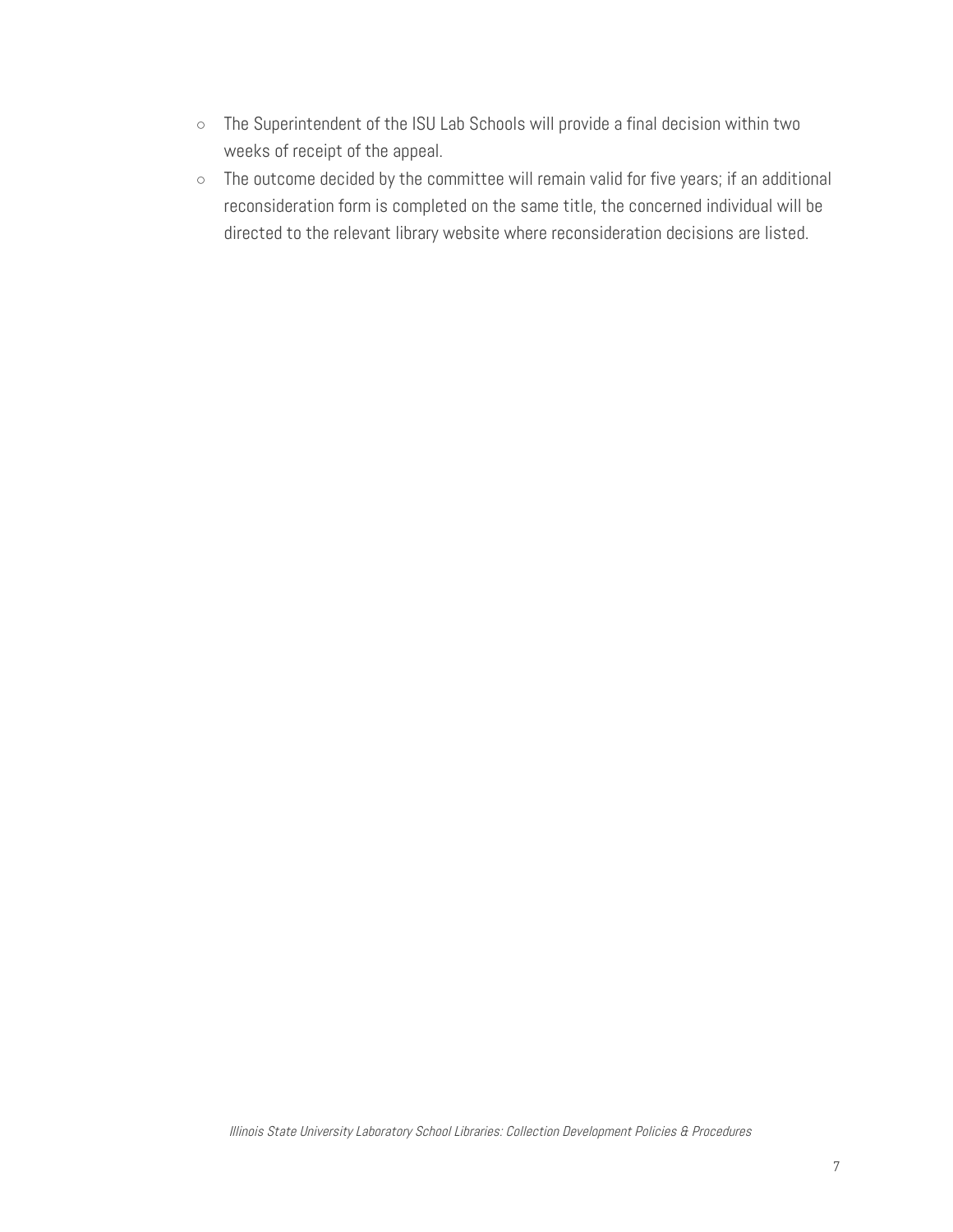#### Bibliography

- Adams, Helen R. Ensuring Intellectual Freedom and Access to Information in the School Library Media Program. Westport, CT: Libraries Unlimited, 2008.
- Dodes, Michael. New York City School Library System: NYC School Librarian Guidebook: NYC School Librarian Guidebook. <https://nycdoe.libguides.com/librarianguidebook/home>. Accessed 15 Feb. 2022.
- Harris-Jacobson, Francis. "Collection Development ." University High School Library, University of Illinois, 2013, <https://www.library.illinois.edu/uni/policies/collectiondevelopment/>. Access 15, Feb. 2022.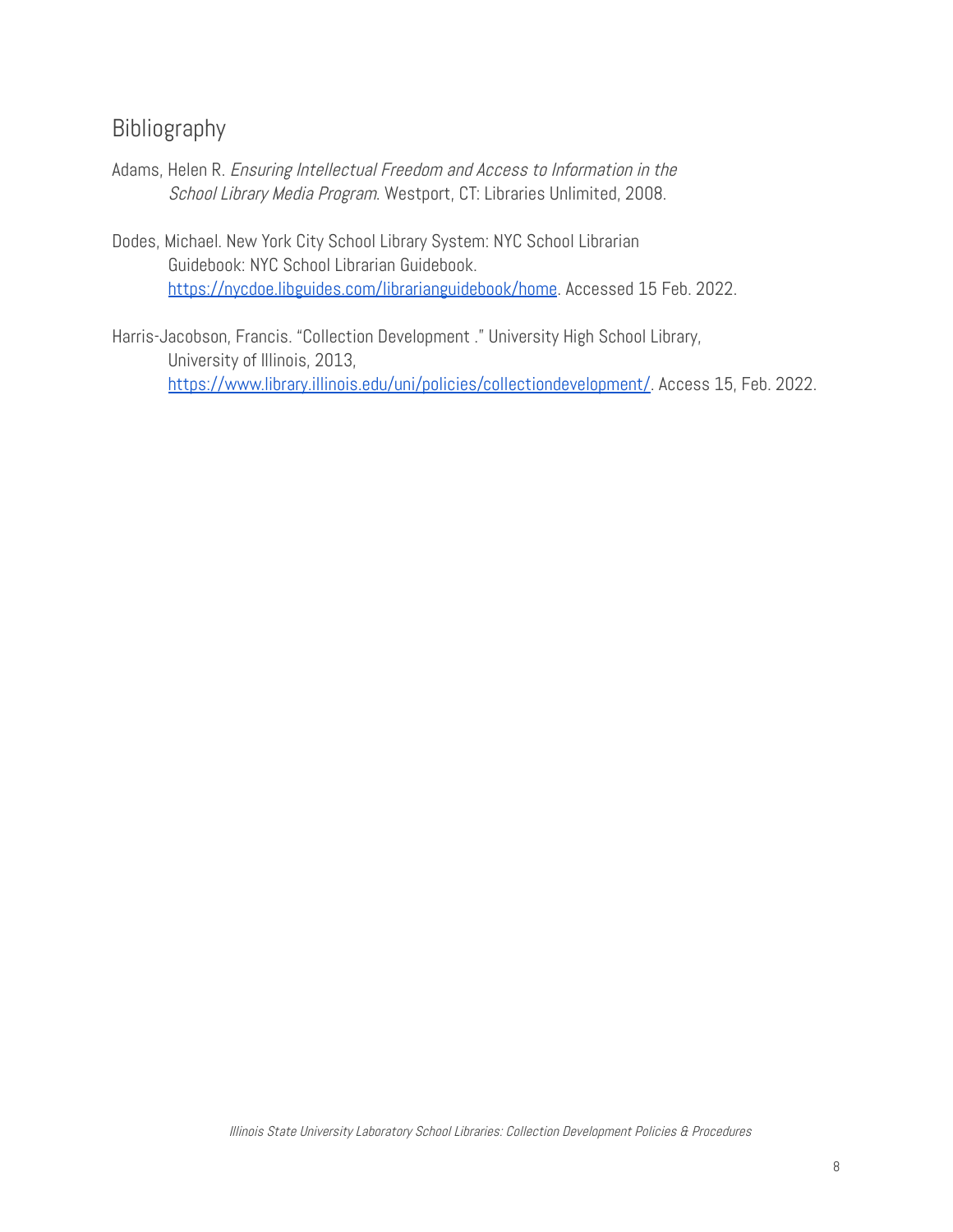Appendix A:

## Request for Reconsideration of ISU Lab School Library Materials Form

| To be submitted to the building administrator                           |                                                                                                                |                          |  |  |
|-------------------------------------------------------------------------|----------------------------------------------------------------------------------------------------------------|--------------------------|--|--|
|                                                                         |                                                                                                                | Date: __________________ |  |  |
|                                                                         |                                                                                                                |                          |  |  |
|                                                                         | (Street)                                                                                                       | $(City)$ $(Zip)$         |  |  |
|                                                                         |                                                                                                                |                          |  |  |
|                                                                         |                                                                                                                |                          |  |  |
|                                                                         |                                                                                                                |                          |  |  |
|                                                                         |                                                                                                                |                          |  |  |
| 1. Identify the material:                                               |                                                                                                                |                          |  |  |
|                                                                         |                                                                                                                |                          |  |  |
|                                                                         |                                                                                                                |                          |  |  |
|                                                                         |                                                                                                                |                          |  |  |
| Resource on which you are commenting:<br>□ Book □ eBook □ Audio □ Other |                                                                                                                |                          |  |  |
|                                                                         |                                                                                                                |                          |  |  |
|                                                                         |                                                                                                                |                          |  |  |
|                                                                         |                                                                                                                |                          |  |  |
|                                                                         | 4. Did you read and/or view the entire book or recording? $\Box$ Yes $\Box$ No                                 |                          |  |  |
|                                                                         |                                                                                                                |                          |  |  |
|                                                                         | 5. What concerns do you have about the resource? (Cite pages, passages, scenes, etc): _______________________  |                          |  |  |
|                                                                         |                                                                                                                |                          |  |  |
|                                                                         | 6. If you are aware of professional evaluations of this material, please describe: ___________________________ |                          |  |  |
|                                                                         | 7. What will define success in resolving this concern for you? Please prioritize desired                       |                          |  |  |
|                                                                         |                                                                                                                |                          |  |  |
|                                                                         |                                                                                                                |                          |  |  |

\_\_\_\_\_\_\_\_\_\_\_\_\_\_\_\_\_\_\_\_\_\_\_\_\_\_\_\_\_\_\_\_\_\_\_\_\_\_\_\_\_\_\_\_\_

<sup>(</sup>Signature of Person Completing Form)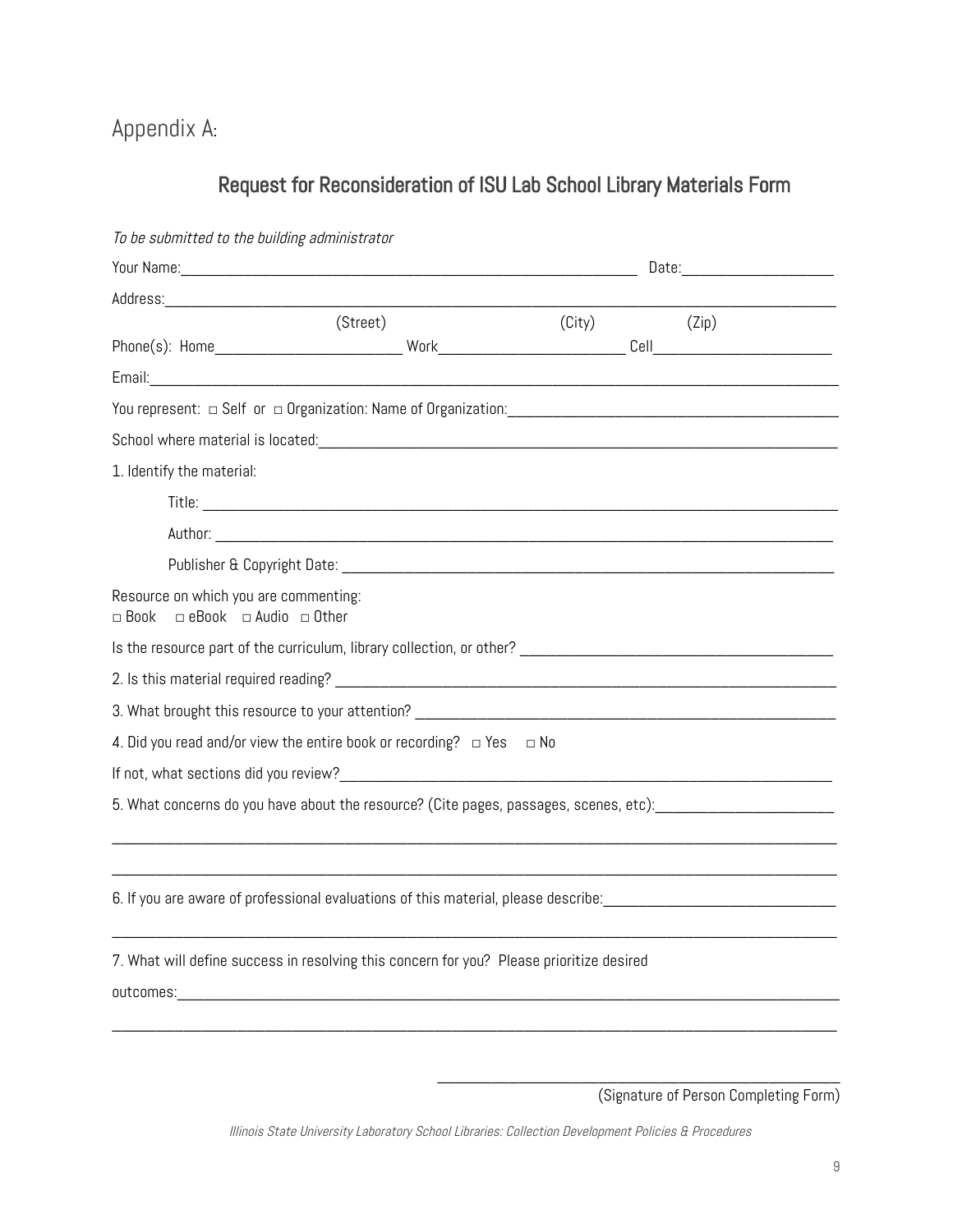#### Appendix B:

#### ISU School Library Materials Reconsideration Committee Evaluation Form

\_\_\_\_\_\_\_\_\_\_\_\_\_\_\_\_\_\_\_\_\_\_\_\_\_\_\_\_\_\_\_\_\_\_\_\_\_\_\_\_\_\_\_\_\_\_\_\_\_\_\_\_\_\_\_\_\_\_\_\_\_\_\_\_\_\_\_\_\_\_\_\_\_\_\_\_\_\_\_\_\_

\_\_\_\_\_\_\_\_\_\_\_\_\_\_\_\_\_\_\_\_\_\_\_\_\_\_\_\_\_\_\_\_\_\_\_\_\_\_\_\_\_\_\_\_\_\_\_\_\_\_\_\_\_\_\_\_\_\_\_\_\_\_\_\_\_\_\_\_\_\_\_\_\_\_\_\_\_\_\_\_\_

\_\_\_\_\_\_\_\_\_\_\_\_\_\_\_\_\_\_\_\_\_\_\_\_\_\_\_\_\_\_\_\_\_\_\_\_\_\_\_\_\_\_\_\_\_\_\_\_\_\_\_\_\_\_\_\_\_\_\_\_\_\_\_\_\_\_\_\_\_\_\_\_\_\_\_\_\_\_\_\_\_

To be submitted to the ISU Lab School Superintendent

Committee Members: \_\_\_\_\_\_\_\_\_\_\_\_\_\_\_\_\_\_\_\_\_\_\_\_\_\_\_\_\_\_\_\_\_\_\_\_\_\_\_\_\_\_\_\_\_\_\_\_\_\_\_\_\_\_\_\_\_\_\_\_\_\_\_\_\_\_

Date of Committee Meeting: which is a set of committee  $\lambda$ 

- 1. Identify the material:
	- $\bullet$  Title:
	- $\bullet$  Author:
	- Publisher & Copyright Date: \_\_\_\_\_\_\_\_\_\_\_\_\_\_\_\_\_\_\_\_\_\_\_\_\_\_\_\_\_\_\_\_\_\_\_\_\_\_\_\_\_\_\_\_\_\_\_\_\_
- 2. Resource type being considered: □ Book □ eBook □ Audio □ Other
- 3. Is the resource part of the curriculum, library collection, or other?
- 4. Read the entire book which is under reconsideration.
- 5. Consult the selection criteria section of the collection development plan. Then discuss the alignment of the material with the selection criteria.

\_\_\_\_\_\_\_\_\_\_\_\_\_\_\_\_\_\_\_\_\_\_\_\_\_\_\_\_\_\_\_\_\_\_\_\_\_\_\_\_\_\_\_\_\_\_\_\_\_\_\_\_\_\_\_\_\_\_\_\_\_\_\_\_\_\_\_\_\_\_\_\_\_\_\_

- 6. For each criteria, record the discussed strengths and weaknesses of the material (as applicable) as well as other criteria the committee deems relevant.
	- a. Diversity: \_\_\_\_\_\_\_\_\_\_\_\_\_\_\_\_\_\_\_\_\_\_\_\_\_\_\_\_\_\_\_\_\_\_\_\_\_\_\_\_\_\_\_\_\_\_\_\_\_\_\_\_\_\_\_\_\_\_\_\_\_
	- b. Accuracy:\_\_\_\_\_\_\_\_\_\_\_\_\_\_\_\_\_\_\_\_\_\_\_\_\_\_\_\_\_\_\_\_\_\_\_\_\_\_\_\_\_\_\_\_\_\_\_\_\_\_\_\_\_\_\_\_\_\_\_\_\_\_
	- c. Currency of Information:
	- d. Authority:\_\_\_\_\_\_\_\_\_\_\_\_\_\_\_\_\_\_\_\_\_\_\_\_\_\_\_\_\_\_\_\_\_\_\_\_\_\_\_\_\_\_\_\_\_\_\_\_\_\_\_\_\_\_\_\_\_\_\_\_\_\_

\_\_\_\_\_\_\_\_\_\_\_\_\_\_\_\_\_\_\_\_\_\_\_\_\_\_\_\_\_\_\_\_\_\_\_\_\_\_\_\_\_\_\_\_\_\_\_\_\_\_\_\_\_\_\_\_\_\_\_\_\_\_\_\_\_\_\_\_\_\_\_\_\_\_\_

\_\_\_\_\_\_\_\_\_\_\_\_\_\_\_\_\_\_\_\_\_\_\_\_\_\_\_\_\_\_\_\_\_\_\_\_\_\_\_\_\_\_\_\_\_\_\_\_\_\_\_\_\_\_\_\_\_\_\_\_\_\_\_\_\_\_\_\_\_\_\_\_\_\_\_

\_\_\_\_\_\_\_\_\_\_\_\_\_\_\_\_\_\_\_\_\_\_\_\_\_\_\_\_\_\_\_\_\_\_\_\_\_\_\_\_\_\_\_\_\_\_\_\_\_\_\_\_\_\_\_\_\_\_\_\_\_\_\_\_\_\_\_\_\_\_\_\_\_\_\_

- e. Ease of Use:
- 7. List any sources used during analysis such as book reviews: \_\_\_\_\_\_\_\_\_\_\_\_\_\_\_\_\_\_\_\_\_\_\_\_\_\_\_\_\_\_\_\_\_

Illinois State University Laboratory School Libraries: Collection Development Policies & Procedures